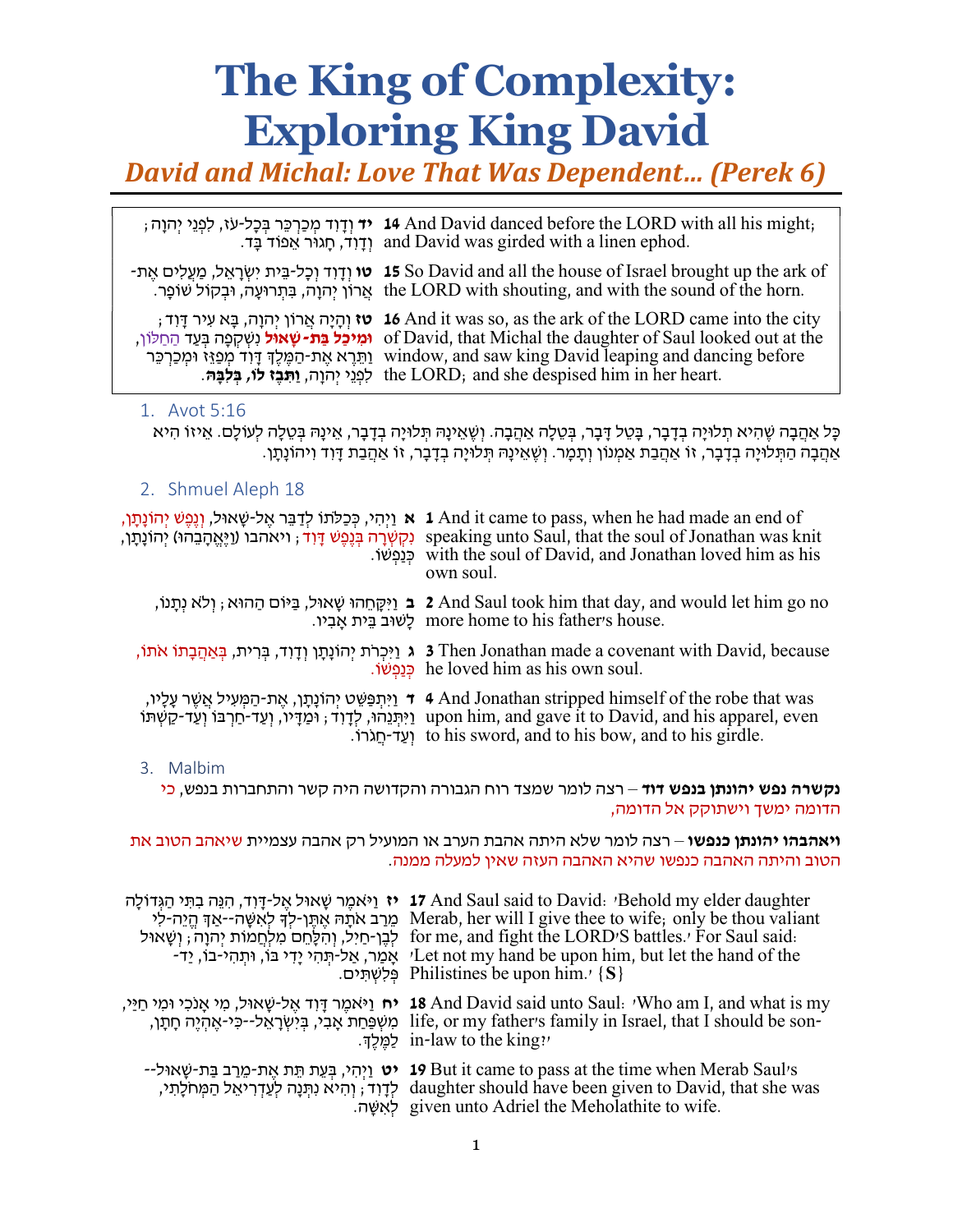| לְשָׁאוּל, וַיִּשַׁר הַדָּבָר בְּעֵינָיו.                                                                                                                                                                                         | נַיִּגְדוּ ( And Michal Saul's daughter loved David; and they פּ נַתֲאֱהַב מְיכַל בַּת-שָׁאוּל, אֱת-דָּוִד, וַיַּגְדוּ<br>told Saul, and the thing pleased him.                                                                                                                                                                                                                                              |
|-----------------------------------------------------------------------------------------------------------------------------------------------------------------------------------------------------------------------------------|--------------------------------------------------------------------------------------------------------------------------------------------------------------------------------------------------------------------------------------------------------------------------------------------------------------------------------------------------------------------------------------------------------------|
| <b>כא</b> וַיֹּאמֶר שָׁאוּל אֱתְּנֵנָּה לוֹ, וּתְהִי-לוֹ<br>לְמוֹקֵשׁ, וּתִהְי-בוֹ, יַד-פְּלִשְׁתִּים; וַיּאמֶר<br>שָׁאוּל אֱל-דָּוִד, בִּשְׁתַּיִם תִּתְחַתֵּן בִּי הַיּוֹם.                                                     | <b>21</b> And Saul said: <i>I</i> will give him her, that she may be a<br>snare to him, and that the hand of the Philistines may be<br>against him.' Wherefore Saul said to David: 'Thou shalt<br>this day be my son-in-law through the one of the twain.                                                                                                                                                    |
| <b>כב</b> וַיִּצוּ שָׁאוּל אֵת-עֲבָדָו, דַּבְּרוּ אֵל-דָּוִד<br>בַּלָט לֵאמר, הִנֵּה חָפֵץ בְּדָּ הַמֶּלֶדְּ, וְכָל-עֲבָדָיו<br>אַהֵבוּךָ ; וְעַתָּה, הִתְחַתֵּן בַּמֵּלֵךְ.                                                      | <b>22</b> And Saul commanded his servants: 'Speak with<br>David secretly, and say: Behold, the king hath delight in<br>thee, and all his servants love thee; now therefore be the<br>king's son-in-law.                                                                                                                                                                                                      |
| -כֹּג וַיְדַבְּרוּ עַבְדֵי שָׁאוּל, בְּאָזְנֵי דָוִד, אֶת<br>הַדְּבָרִים, הָאֵלֶה ; וַיּאמֵר דָּוִד, הַנְקַלָּה<br>בְעֵינֵיכֶם הִתְחַתֵּן בַּמֶּלֶךָ, וְאָנֹכִי, אִישׁ-רַשׁ<br>וִנְקָלֵה.                                         | 23 And Saul's servants spoke those words in the ears of<br>David. And David said: 'Seemeth it to you a light thing<br>to be the king's son-in-law, seeing that I am a poor man,<br>and lightly esteemed?                                                                                                                                                                                                     |
| <b>כד</b> וַיַּגְדוּ עַבְדֵי שָׁאוּל, לוֹ--לֵאמֹר ִּ כַּדְּבָרִים<br>ּהָאֵלֶה, דִּבֵּר דַּוִד.                                                                                                                                    | <b>24</b> And the servants of Saul told him, saying: 'On this<br>manner spoke David.                                                                                                                                                                                                                                                                                                                         |
| <b>כה</b> וַיֹּאמֵר שָׁאוּל כּה-תאמִרוּ לְדַוְד, אֵין-<br>חֵפֵץ לַמֵּלֵךְ בִּמֹחַר, כִּי בִּמֵאָה עַרְלוֹת<br>פִּלְשְׁתִּים, לְהִנָּקֵם בִּאֹיְבֵי הַמֵּלֵךְ ; וְשָׁאוּל<br>ּחָשַׁב, לְהַפִּיֹל אֶת-דָּוִד בְּיַד-פְּלִשְׁתִּיֹם. | <b>25</b> And Saul said: Thus shall ye say to David: The king<br>desireth not any dowry, but a hundred foreskins of the<br>Philistines, to be avenged of the king's enemies.' For<br>Saul thought to make David fall by the hand of the<br>Philistines.                                                                                                                                                      |
| <b>ּכוּ</b> וַיַּגִּדוּ עֲבָדָיו לְדָוִד, אֶת-הַדְּבָרִים הָאֵלֶה,<br>ַוַיִּשַׁר הַדָּבָר בְּעֵינֵי דָוִד, לְהִתְחַתֵּן בַּמֶּלֶךְ ;<br>ולא מַלְאוּ, הַיָּמִים.                                                                   | 26 And when his servants told David these words, it<br>pleased David well to be the king's son-in-law. And the<br>days were not expired;                                                                                                                                                                                                                                                                     |
| <b>כז</b> וַיָּקָם דָּוִד וַיֵּלֵךְ הוּא וַאֲנָשָׁיו, וַיַּךְ<br>-בַּפְּלְשְׁתִּים מַאתַיִם אִישׁ, וַיַּבֵא דָוִד אֵת<br>ערלתיהם, וימלאום למלך להתחתו<br>בַּמֵּלֵךְ; וַיִּתֵּן-לוֹ שָׁאוּל אֵת-מִיכַל בִּתּוֹ,<br>לְאִשָּׁה. {ס   | 27 and David arose and went, he and his men, and slew<br>of the Philistines two hundred men, and David brought<br>their foreskins, and they gave them in full number to the<br>king, that he might be the king's son-in-law. And Saul<br>gave him Michal his daughter to wife. {S}                                                                                                                           |
| וּמִיכַל בַּת-שַׁאוּל, אֲהֵבַתְּהוּ.                                                                                                                                                                                              | , פֿר זיִרא שָׁאוּל וַיֵּדַע, כִּי יְהוָה עִם-דָּוִד 28 And Saul saw and knew that the LORD was with<br>David; and Michal Saul's daughter loved him.                                                                                                                                                                                                                                                         |
| 4. Shmuel Aleph 19                                                                                                                                                                                                                |                                                                                                                                                                                                                                                                                                                                                                                                              |
|                                                                                                                                                                                                                                   | יא וַיִּשְׁלַח שָׁאוּל מַלְאֲכִים אֱל-בֵּית דָּוְד, 11 And Saul sent messengers unto David's house, to<br>לְשָׁמְרוֹ, וְלַהֲמְיתוֹ, בַּבֹּקֵר ; וַתַּגֵּד לְדָוִד, מְיכַל watch him, and to slay him in the morning; and<br>אָשְׁתּוֹ לֵאמֹר, אִם-אֱינְךָּ מִמַלֵּט אֵת-נַפְשְׁךָ Michal David's wife told him, saying: <sup>,</sup> If thou save<br>י not thy life to-night, to-morrow thou shalt be slain. |
|                                                                                                                                                                                                                                   | יב וַתּּרֵד מִיכַל אֵת-דָּוִד, בִּעַד הַחַלּוֹן, וַיֵּלֵךְ 12 So Michal let David down through the window,<br>.וַיִּמְלֵט and he went, and fled, and escaped.                                                                                                                                                                                                                                                |
|                                                                                                                                                                                                                                   | יג וַתְּקַח מִיכַל אֶת-הַתְּרָפִים, וַתְּשֶׂם אֶל- 13 And Michal took the teraphim, and laid it in the<br>; פְּבִיר הָעִיִּים, שָׂמָה ded, and put a quilt of goats <sup>,</sup> hair at the head thereof, הְמִיּה, וְאֵת כְּבִיר הָעִיִּים, שָׂמָה מְרַאֲשֹׁתָיו<br>$\{\sigma\}$ נְתְּכָס, בְּבֵּגֵד. and covered it with a cloth. {S}                                                                      |
|                                                                                                                                                                                                                                   | יד וַיִּשְׁלַח שָׁאוֹל מַלְאָכִים, לָקַחַת אֵת-דָּוִד ( 14 And when Saul sent messengers to take David, she<br>$\{\sigma\}$ . נתאמר, חלה הוא said: 'He is sick.' {S}                                                                                                                                                                                                                                         |
|                                                                                                                                                                                                                                   | - <b>עו</b> נִיּשְׁלַח שָׁאוּל אֵת-הַמַּלְאָכִים, לִרְאוֹת אֵת 15 And Saul sent the messengers to see David, saying:<br>י דוד לאמר: הַעֲלוֹ אתוֹ בַמְּטָה אֵלֵי, לַהֲמְתוֹ. 'Bring him up to me in the bed, that I may slay him?'                                                                                                                                                                            |
| <b>טז</b> וַיַּבֹאוּ, הַמַּלְאָכִים, וְהִנֵּה הַתְּרָפִים, אֵל-<br>ֿהַמְּטָה; וּכְבִיר הָעְזִים, מְרַאֲשֹׁתָיו. {ס                                                                                                                | <b>16</b> And when the messengers came in, behold, the<br>teraphim was in the bed, with the quilt of goats' hair at<br>the head thereof. $\{S\}$                                                                                                                                                                                                                                                             |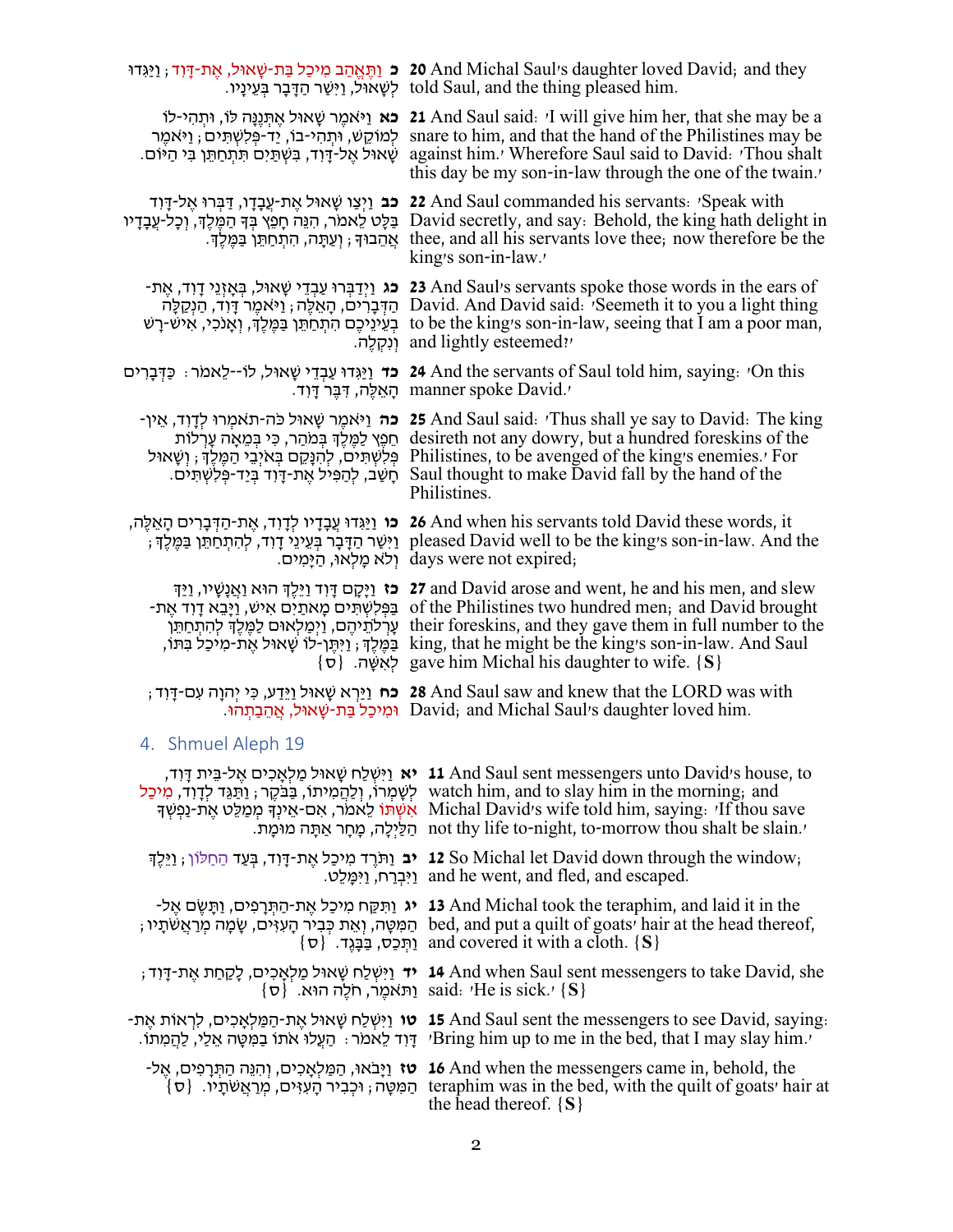יז וַיּאמֶר שָׁאוּל אֶל-מִיכֵל, לָמָּה כָּכָה רִמִּיתִנִי, in And Saul said unto Michal:  $\cdot$ Why hast thou ַוּתְּשַׁלְחִי אֶת-איְבִי, וַיִּמְּלֵט; וַתֹּאמֶר מִיכַל אֶל- deceived me thus, and let mine enemy go, that he is ָשְׁאוּל, הוּא-אָמַר אֵלַי שַׁלְחִנִי לָמָה אֲמִיתֵךָ. "escaped?' And Michal answered Saul: 'He said unto me: Let me go; why should I kill thee?'

#### 5. Medrash Shmuel 11:3

וכלתו אשת פנחס וגו׳ – תאני שלש נשים מתו חיות, אמנו רחל, וכלתו של עלי, ומיכל בת שאול...

#### 6. Bereshit 31:14-16

| יד וַתַּעַן רַחֲל וְלֵאֲהּ, וַתּאמַרְנַה 14 And Rachel and Leah answered and said unto him: $\eta$ Is<br>there yet any portion or inheritance for us in our father's לו: העוד לָנוּ חֵלֵק וְנַחֲלָה, בְּבֵית<br>אַבִינוּ. house?                                                                     |
|------------------------------------------------------------------------------------------------------------------------------------------------------------------------------------------------------------------------------------------------------------------------------------------------------|
| י הַלוֹא נַכְרְיּוֹת גֵחְשַׁבְנוּ לוֹ, כִּי 15 Are we not accounted by him strangers? for he hath sold<br>.us, and hath also quite devoured our price. מְכָרָנוּ, וַיֹּאכַל גַּם-אָכוֹל, אֱת-כַּסְפֵּנוּ.                                                                                            |
| י כְּי כָל-הָעֹשֵׁר, אֲשֵׁר הִצִּיל אֱלֹהִים 16 For all the riches which God hath taken away from our<br>ּמֵאָבִינוּ--לָנוּ הוּא, וּלִבְנֵינוּ ; וַעַתְּה, כֹּל father, that is ours and our children's. Now then, whatsoever<br>אַשֶׁר אַפַר אֱלהִים אֱלֵיךָ--עַשֶׂה. God hath said unto thee, do.' |

| כ וַיַּשֻׁב דַּוִד, לִבָרֵךְ אֵת-בֵּיתוֹ ; {ס<br>וַתֵּצֵא מִיכַל בַּת-שַׁאוּל, לִקְרַאת<br>ַדַּוְד, וַתּאמֵר מַה-נִּכְבַּד הַיּוֹם מֵלֵךְ<br>יִשְׂרָאֵל אֲשֶׁר נְגְלָה הַיּוֹם לְעֵינֵי<br>אַמְהוֹת עֲבָדָיו, כְּהְגָּלוֹת נְגְלוֹת<br>אַחַד הַרֵקִים. | <b>20</b> Then David returned to bless his household. {S} And Michal<br>the daughter of Saul came out to meet David, and said: 'How<br>did the king of Israel get him honour to-day, who uncovered<br>himself to-day in the eyes of the handmaids of his servants, as<br>one of the vain fellows shamelessly uncovereth himself!' |
|--------------------------------------------------------------------------------------------------------------------------------------------------------------------------------------------------------------------------------------------------------|-----------------------------------------------------------------------------------------------------------------------------------------------------------------------------------------------------------------------------------------------------------------------------------------------------------------------------------|
| בֵּיתוֹ, לִצַוּת אתִי נַגְיד עַל-עַם יְהוַה<br>.LORD will I make merry על-יִשְׂרָאֵל; וְשְׂחַקְתִּי, לְפְנֵי יְהוָה.                                                                                                                                   | יאמֵר דָּוִד, אֱל-מְיכַל, לְפְנֵי 21 And David said unto Michal: 'Before the LORD, who chose<br>יהוָה אֲשֶׁר בַּחֲר-בִּי מֵאֲבִיךְ וּמִכְּל- me above thy father, and above all his house, to appoint me<br>prince over the people of the LORD, over Israel, before the                                                           |
| ּשָׁפָל בְּעֵינַי , וְעָם-הָאֲמָהוֹת אֲשֶׁר<br>אַמַרִת, עִמַּם אִכָּבֵדָה.                                                                                                                                                                             | ניתי 22 And I will be yet more vile than thus, and will be base in <b>22 CALL 22 כב</b> ונקלתי עוד מיאת, והייתי<br>mine own sight; and with the handmaids whom thou hast<br>spoken of, with them will I get me honour.                                                                                                            |
| <b>כג</b> וּלִמְיכַל, בַּת-שַׁאוּל, לֹא-הַיַּה<br>$\{e\}$ her death. $\{P\}$ לה, יבד--עד, יום מותה                                                                                                                                                     | 23 And Michal the daughter of Saul had no child unto the day of                                                                                                                                                                                                                                                                   |

# 7. Divrei HaYamim Aleph 13

| י האַלַפִּים גּוַיַּנַעַץ דַּוְיד, עִם-שַׂרֵי הָאֲלַפִּים גּוֹ And David consulted with the captains of thousands and of<br>. תַמֲאות--לְכַל-נַגִיד hundreds, even with every leader.                                                                                                                                                                                                                                                                                                                                                                                               |
|-------------------------------------------------------------------------------------------------------------------------------------------------------------------------------------------------------------------------------------------------------------------------------------------------------------------------------------------------------------------------------------------------------------------------------------------------------------------------------------------------------------------------------------------------------------------------------------|
| ישְׁרָאֵל, אִם 2 And David said unto all the assembly of Israel: <sup>,</sup> If it seem<br>good unto you, and if it be of the LORD our God, let us send עֲלֵיכֶם טוֹב וּמְן-יִהוָה אֱלֹהֵינוּ נְפִרְצָה<br>abroad everywhere unto our brethren that are left in all the נשלחה על-אחינו הנשארים בכל<br>hand of Israel, and with them to the priests and Levites that אֲרְצוֹת יִשְׂרַאֵל, וְעִמַּהֶם הַכֹּהֵנִים<br>; וְתַּלְוִיִּם, בְּעֲרֵי מִגְרְשֵׁיהֶם; וְיִקָּבְצוּ, are in their cities that have open land about them, that they<br>אַלָינו. may gather themselves unto us, |
| ג וְנָסֵבָּה אֶת-אֲרוֹן אֱלֹהֵינוּ, אֵלֵינוּ: כְּי- 3 and let us bring back the ark of our God to us; for we<br>לא דרשנהו, בימי שאול. sought not unto it in the days of Saul.                                                                                                                                                                                                                                                                                                                                                                                                       |

ד וַיּאמְרוּ כָל-הַקָּהָל, לַעֲשׂוֹת כֵּן : כִּי-ָיָשַׁר הַדָּבָר, בְּעֵינֵי כָל-הָעָם. 4 And all the assembly said that they would do so; for the thing was right in the eyes of all the people.